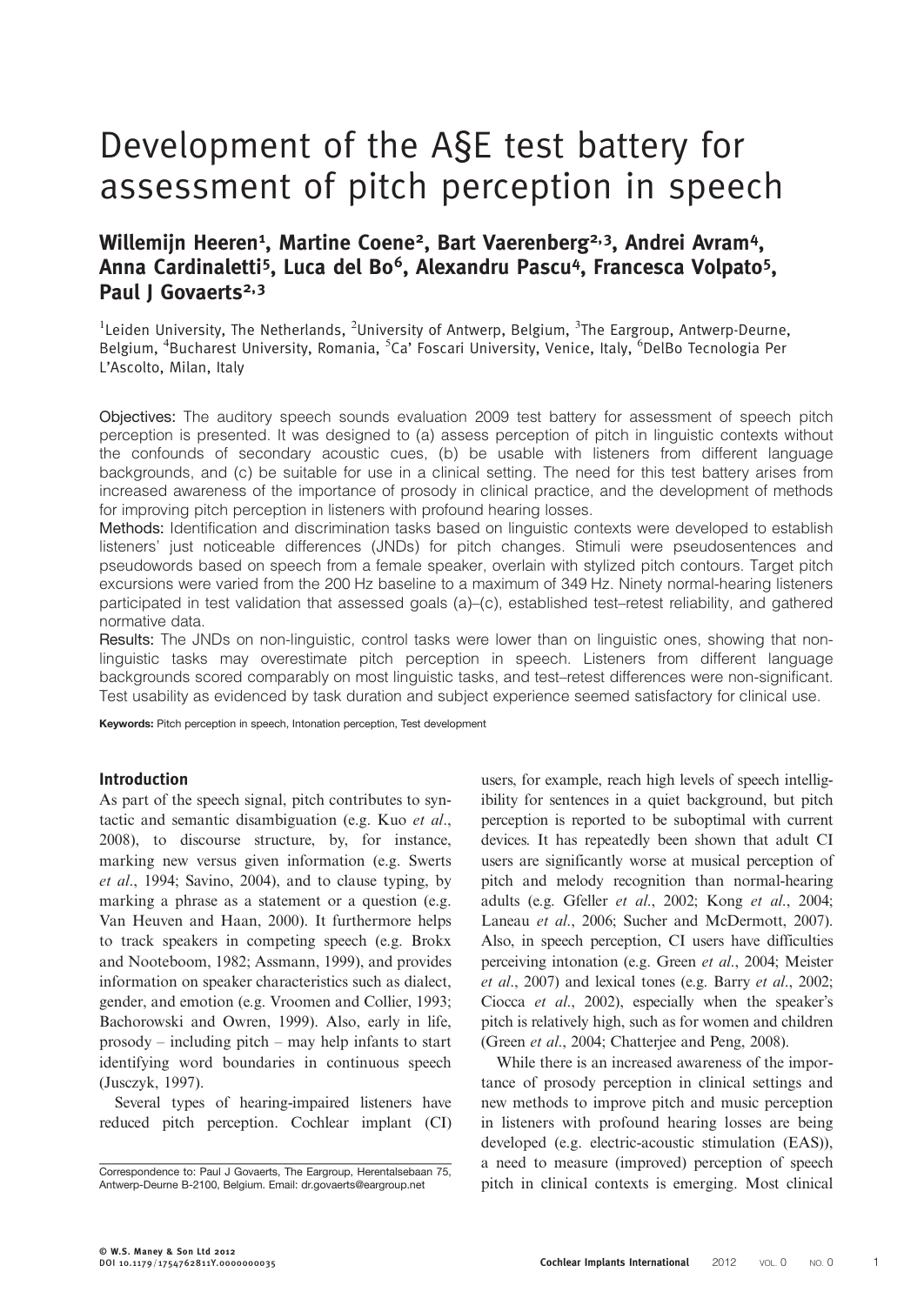tests were designed to measure segmental perception (e.g. [Kalikow](#page-12-0) et al., 1977; [Plomp and Mimpen,](#page-12-0) [1979\)](#page-12-0), but only few prosody perception tests are available. For English, the minimal auditory capabilities test battery includes subtests that measure patients' prosodic perception (Owens et al[., 1981\)](#page-12-0). A more recent development was undertaken for German by Meister et al[. \(2007\),](#page-12-0) who developed six tests to assess prosody perception in CI users. For different varieties of English as well as a number of other languages there are versions of the PEPS-C test for testing prosody in children ([Peppé and McCann,](#page-12-0) [2003;](#page-12-0) Peppé et al[., 2010\)](#page-12-0). These tests can be used to measure the perception of prosodic information in speech, but not the perception of pitch per se.

As we want to be able to measure how well listeners can exploit pitch information in speech, a new test battery for measuring speech pitch perception was developed. It is an extension of the auditory speech sounds evaluation (A§E) test ([Govaerts](#page-12-0) et al., 2006). The main goals of the new test battery are: (a) to assess perception of pitch information in linguistically relevant contexts, (b) to be usable with listeners from different language backgrounds, and (c) to be sufficiently easy and short for use in clinical practice. The tests presented here differ from those developed earlier in two main respects. First, the stimulus materials in the new tests only vary in pitch, and do not contain co-varying, secondary cues. Second, the new tests were designed such that they can be used with listeners from a number of different language backgrounds, making them more widely applicable than existing ones.

In the rest of this paper the design and development of the test battery are first presented, followed by a validation based on a check of the three aforementioned goals using normal-hearing listeners. In future applications of tasks from the test battery the normal-hearing listeners' results can be used as normative data. In the discussion the implications of this validation for further development of the test battery as well as first results from hearing-impaired listeners are presented.

## Methods

The goal of the prosodic tests is to assess listeners' perception of pitch in linguistic contexts. This aim was pursued by developing tests that estimate listeners' just noticeable differences (JNDs) for pitch changes in speech stimuli modeled after linguistically relevant situations.

The tests were designed to be usable with listeners from three different language backgrounds, targeting both Romance languages (Italian, Romanian) and a Germanic one (Dutch). The prosodic tests were based on two linguistic functions that can be conveyed

by pitch movements and that occur in each of these languages: (a) clause typing, i.e. marking a phrase as a statement or a question by a pitch movement on the utterance's final syllable, and (b) lexical stress, i.e. the differentiation between word meanings of sound sequences containing the same segmental order, but with prominence on different syllables.

|     | (a) IT Il tavolo è sporco./?                  | 'the table is dirty ./?'   |
|-----|-----------------------------------------------|----------------------------|
|     | NL De staking is voorbij ./?                  | 'the strike is over ./?'   |
|     | RO Casa arde ./?                              | 'the house is on fire ./?' |
| (b) | IT /principi – prin'cipi                      | 'princes – principles'     |
|     | NL 'voorkomen – voor'komen 'happen – prevent' |                            |
|     | RO 'imobil – imo'bil                          | 'building - immobile'      |

Through intonation only many languages can indicate the difference between statements and questions. A statement is associated with a low boundary tone, and a question is associated with a high one (e.g. [Pierrehumbert, 1980](#page-12-0)). Question/statement identification is less accurate in CI users. A study using natural stimuli yielded 80% correct responses from patients as opposed to near-perfect scores for normal-hearing listeners (Meister et al[., 2007](#page-12-0)). Somewhat lower scores, 70–75% correct, were obtained by Green et al[. \(2005\)](#page-12-0). When stimuli for question/statement classification were taken from a continuum along which pitch direction changed from falling (statement) to rising (question), CI users showed shallower psychometric functions than normal-hearing controls ([Chatterjee and Peng, 2008\)](#page-12-0).

Correct perception of lexical stress may be crucial for semantic disambiguation, and is also thought to facilitate the recognition of words ([Cutler, 2007\)](#page-12-0). A lexically stressed syllable, i.e. the most prominent syllable in a word, is not necessarily marked by an F0 movement, but in its canonical form, or when being introduced in a sentence, F0 marking is generally present on the lexically stressed syllable. When comparing an F0 movement to other cues that may indicate the location of lexical stress, such as duration and intensity, it has been shown that in English F0 is able to override the others [\(Fry, 1958](#page-12-0)). When comparing the trade-off between cues in the languages under study, Dutch and Romanian seem to follow this general trend [\(Avram, 1970;](#page-12-0) [Van Katwijk, 1974](#page-13-0)). In Italian duration has been indicated as the most important cue ([Bertinetto, 1980](#page-12-0)), but it has also been argued that this is the case especially when combined with F0 ([Alfano, 2006\)](#page-12-0). [Spitzer](#page-12-0) et al. [\(2009\)](#page-12-0) found that CI users seem to exploit stress cues for segmentation of the speech stream, and also that access to F0 information helped EAS listeners in their task.

## Test design

The tests developed from these linguistic contexts will henceforth be referred to as the sentence intonation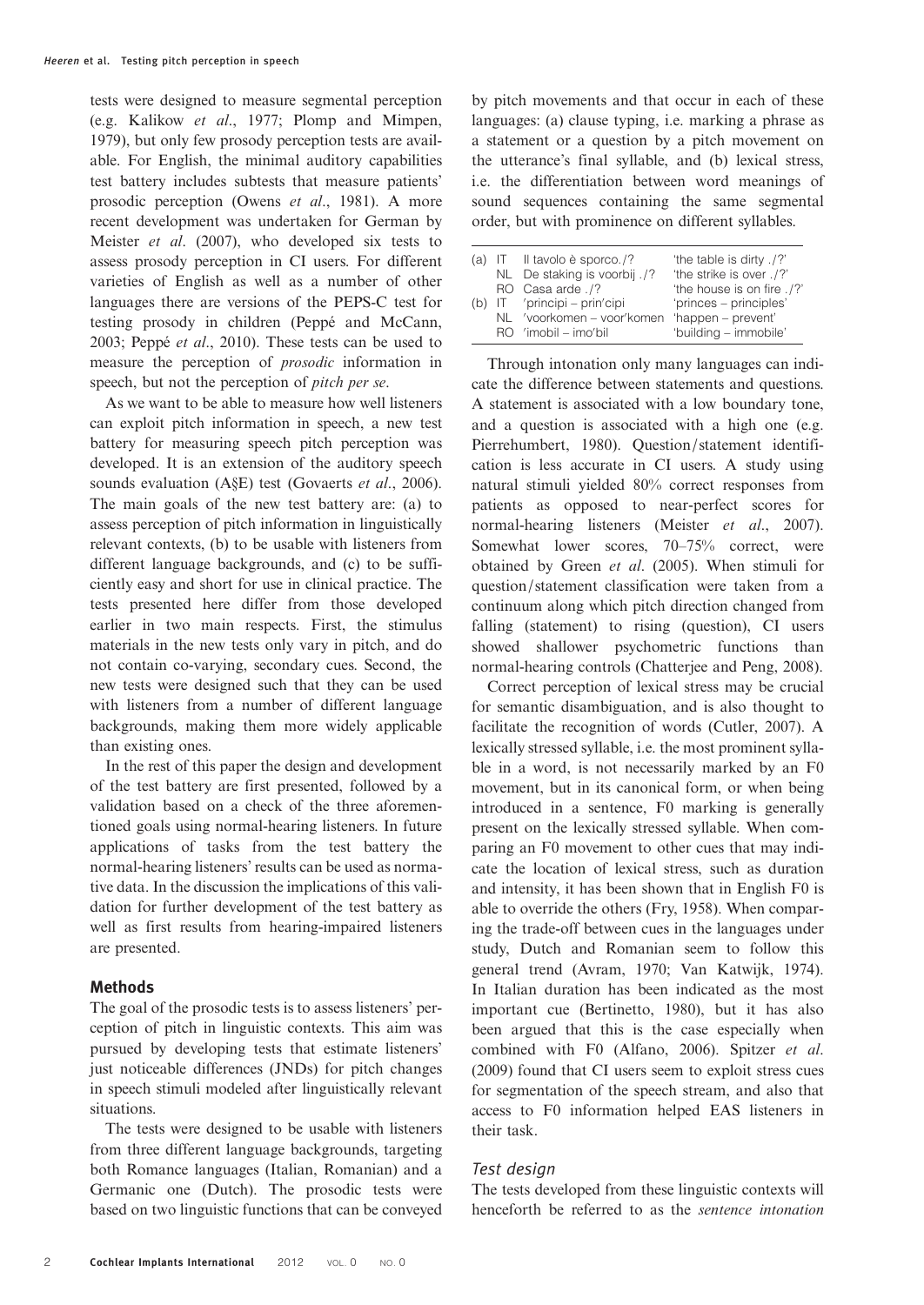(SI) test, addressing clause typing, and the word stress pattern test, addressing lexical stress.

## The SI test

A same−different discrimination paradigm was used in which the listener hears two consecutive sentences, one of which has a final rise (A). The other sentence can be either exactly the same (A) or different (B), that is, without a final rise. The listener's task is to indicate whether the sentences were the same (AA) or not (AB or BA).

Each sentence was modeled by a sequence of fourto-six syllables, thus varying the position of the target syllable. Over each syllable sequence a pitch contour was overlain with, in all cases, a fixed pitch accent on the second syllable, and a variable-sized final rise on the last syllable (see Fig. 1A). The second syllable carried the fixed pitch accent to have at least one pitch accent per sentence in addition to the boundary tone (e.g. [Pierrehumbert, 1980\)](#page-12-0). This pitch accent was set to a pointed hat (H\*L) with a maximum excursion of 40 Hz (3.15 semitone (ST)) from the 200 Hz baseline (female speaker). This excursion size falls within the range of pitch accent excursions found across a number of languages (e.g. [Campione and Véronis, 1998](#page-12-0)); a minimum of 1.5–3 STs is needed to convey linguistic meaning [\(Gussenhoven and Rietveld, 1985\)](#page-12-0). The final rise was varied in size from a flat ending that remained at 200 Hz to a rise of 149 Hz above the baseline, i.e. 349 Hz. The resolution of the steps was 1/12 ST until 208 Hz, 1/6 ST until 230 Hz, and 1/3 ST over 230 Hz. This resulted in 41 stimulus levels.

With the goal of establishing JNDs for pitch excursions in linguistically relevant contexts an adaptive one up–one down procedure was adopted ([Levitt,](#page-12-0) [1971\)](#page-12-0) that estimated the 50%-point on a participant's psychometric function. Both stochastic processes and internal controls were used to determine the exact number of reversals needed for good threshold estimation per listener, which was preferred over the use of a fixed number of reversals. The procedure started at a relatively large  $\Delta F$  of 41 Hz, and either decreased  $\Delta F$  after discrimination of the two intervals or increased when the participant failed to discriminate the stimuli.

## The word stress pattern test

Each word was modeled by a three-syllable sequence. A four-category identification task was used; the listener indicated which of the three syllables of the



Figure 1 Models of the sentence pitch contour (A), and the word pitch contour (B). The latter illustrates possible pitch movements on the second syllable only.

nonsense word carried a pitch accent, or that there was no noticeable accent at all. Fig. 1B shows the model of pitch accents on the word in the case that the second syllable is accented. The possible sizes of the accent were taken from the same series as used for the sentence test. The same adaptive staircase procedure was used for threshold estimation.

## Stimulus materials

The speech sounds for the stimuli were determined by comparing phoneme inventories and syllable forms across the three languages. Statistics on syllable type were gathered by analyzing over 10 000 syllables per language using the different translations of the Lisbon Treaty (URL: [http:](mailto:dr.govaerts@eargroup.net)//[eur-lex.europa.eu](mailto:dr.govaerts@eargroup.net)/, last visited 16/09/2010). This resulted in the choice of consonant − vowel (CV) as syllable type, which occurred in 34% of the Dutch syllables to 54% of the Italian ones. At the segmental level, many CVs contained combinations of phonemes present in each of the three languages. The added requirements of using voiced, sonorant speech sounds (to allow stimuli to carry pitch continuously) that are furthermore robust toward between-language and withinlanguage variation resulted in the selection of six syllables: /mi, ma, mu, ni, na, and nu/.

Sentence and word forms were based on the models from Fig. 1. For the sentences, 3 lengths (4, 5, 6 syllables)  $\times$  4 forms per length were made, and for the words there were 10 different three-syllable forms. Syllable occurrence was balanced out (Appendix 1). All speech editing and analysis were done using the program Praat [\(Boersma and Weenink, 2008\)](#page-12-0).

To generate all three-to-six-syllable CV sequences, a grammar consisting of diphones and triphones was constructed. This allows for the maintenance of natural formant and intensity transitions. Units were chosen as long as possible, thus reducing the number of locations where irregularities in the audio may arise. There were three types of units: onsets, mid-syllables, and offsets. Onset diphones consisted of either [m] or [n] preceded by silence  $(\#m_{\tau}, \#n_{\tau})$ . Mid-syllables consisted of triphones beginning in [m] or [n], followed by a full vowel, and ending in [m] or [n]  $(-mVm-, -mVn-,$ -nVm-, -nVn-, where  $V = \{(i, a, u)\})$ . Offsets were also triphones, but ended in silence  $(-mV#, -nV#,$  where  $V = \{i, a, u/\}.$ 

A word list containing all phones was made, and recorded with a female speaker (Dutch native, trained phonetician). She read the word list using relatively flat intonation. The recordings were made directly onto the computer (44.1 kHz, 16 bits) using a Sennheiser MKH 416T directional condenser microphone. The di- and triphones were cut from the recordings in the middle of the consonants, and at zero crossings, such that wave forms started with a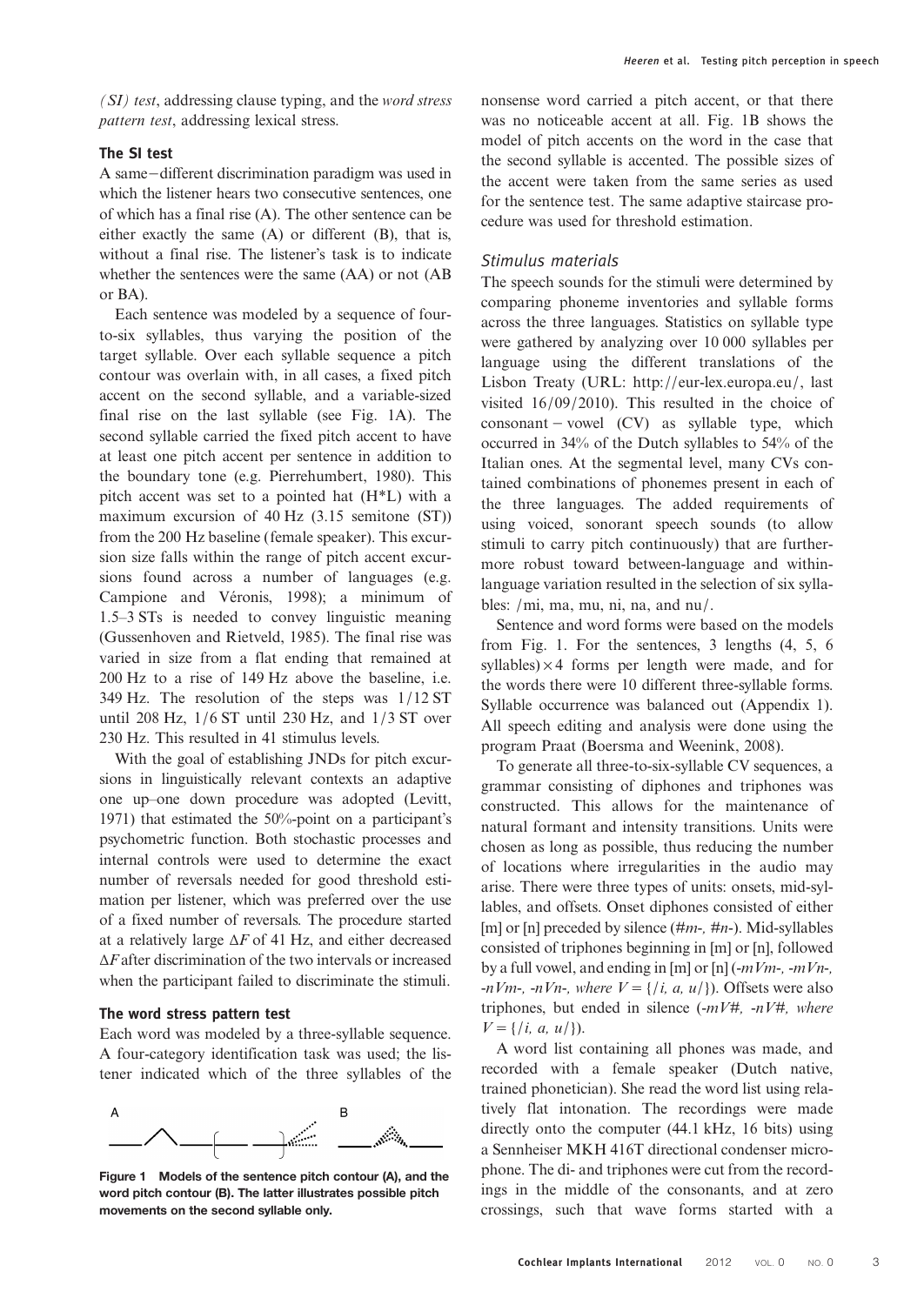movement toward the positive maximum, and ended in a rise from the negative minimum. Concatenation would then result in a smooth continuation of the wave form.

Duration and intensity were normalized. For duration normalization, the original phoneme durations in each of the di- and triphones were first measured. Next, target durations were set to the average durations of the phonemes in the mid-syllable triphones. A comparison of the original and target durations is given in Appendix 2. Durations were manipulated by cutting or adding periods of the speech signal. If the difference between original and target durations was small, manipulation was done in the middle of the speech sound, but if the difference was larger, manipulation was spread throughout the phoneme. Note that the length of 151 millisecond for final vowels was measured where the vowel's intensity was not more than 6 dB under the stimulus' average intensity of 84 dB. The duration of offset triphones was set to 270 millisecond each to arrive at equal inter-stimulus intervals during testing. All duration variation of the normalized phones lay within one period, about 5 millisecond, from its target duration. The phones were stored in separate wave files.

To exclude effects of syllable intensity on perception, the phones' intensities were normalized per position. The mid-triphones were scaled to an average intensity of 84.0 dB, offset triphones were scaled to a lower mean intensity, 82.4 dB, to not boost intensity in the first part of that triphone as the second part would consist of a reduction to silence. For similar reasons, the onset diphone was scaled to a mean intensity of 80.0 dB.

Word and sentence forms were made using this phone set, and downsampled to 16 kHz. Next, pitch contours with a 200 Hz baseline were computed for the concatenated audio files. Through PSOLA re-synthesis each stylized contour was substituted for the file's original pitch contour. The pitch accents show a peak at 50 millisecond after vowel onset. The final rises were aligned with the end of the voicing in the final syllable, and had a duration of 120 millisecond after 't Hart et al[. \(1990](#page-12-0), p.73).

Each word or sentence was saved to disk, resulting in 504 sentence stimuli (3 sentence lengths  $\times$  4 forms per length  $\times$  42 pitch size variants, including 0 Hz) and 1240 word stimuli (10 word forms  $\times$  3 pitch locations  $\times$  41 pitch size variants + 1 default, i.e. flat, contour per word form). An independent check of the materials' acoustic contents showed that stimuli varied in pitch, but not in duration or intensity.

A set of low-pass-filtered stimuli was also generated. This was done under the assumption that the critical information in the stimuli is available in the lower frequencies. Each word and sentence stimulus was lowpass filtered (The Filter() function implemented in MATLAB was used 300 Hz cut-off frequency, 90 dB attenuation in magnitude over a 50 Hz transition width) and high-pass-filtered white noise was added (250 Hz cut-off frequency, 85 dB gain in magnitude over a 50 Hz transition width).

## Test validation and normative data collection

The validation assessed the main goals of the test battery: (a) measure perception of pitch in linguistically relevant contexts, (b) be usable with listeners from different language backgrounds, and (c) be sufficiently easy and short for use in clinical practice. This was evaluated with normal-hearing listeners in audiology centers in Belgium, Italy, and Romania.

First, the tests were designed to assess perception of pitch information, where crucial information is contained in the low frequencies, that is under 300 Hz. This entails that listeners are expected to show comparable behavior on low-pass-filtered versions of the speech materials. Low-pass filtering only maintains the frequencies in which the fundamental frequency  $(F<sub>0</sub>)$  is contained, while suppressing the higher harmonics. The results of both speech tests were compared in parallel tests with results on low-pass-filtered stimuli.

One of the assumptions underlying the development of this test battery is that pitch perception tests using synthetic complex sounds may not be fully representative to assess the perception of pitch in speech contexts. The idea is that speech stimuli may be processed differently by the human listener than non-speech stimuli. This assumption predicts a performance difference between the speech and non-speech tasks. To make this comparison, three synthetic tone complex discrimination tasks were added to the test battery (details are given in the next section). In addition, the correlation coefficients between test outcomes were determined to assess the question to what extent scores on one (type of) test can be predicted from scores on another.

Second, the speech tests were designed for use with listeners from different language backgrounds. On the non-speech tests listeners are expected to perform comparably, irrespective of language background. For the speech tests, small differences in group performance may be found, as it is probably not the case that pitch is weighed similarly in each of the languages, even though the linguistic phenomena on which the tests were built exist in each of the three languages. Potential differences are not expected to be very large, though.

Third, to assess the usability of the tests, task durations were measured and listener feedback was gathered through posttest questionnaires. Additionally, test–retest reliability was assessed by retesting onethird of the listeners. The results obtained with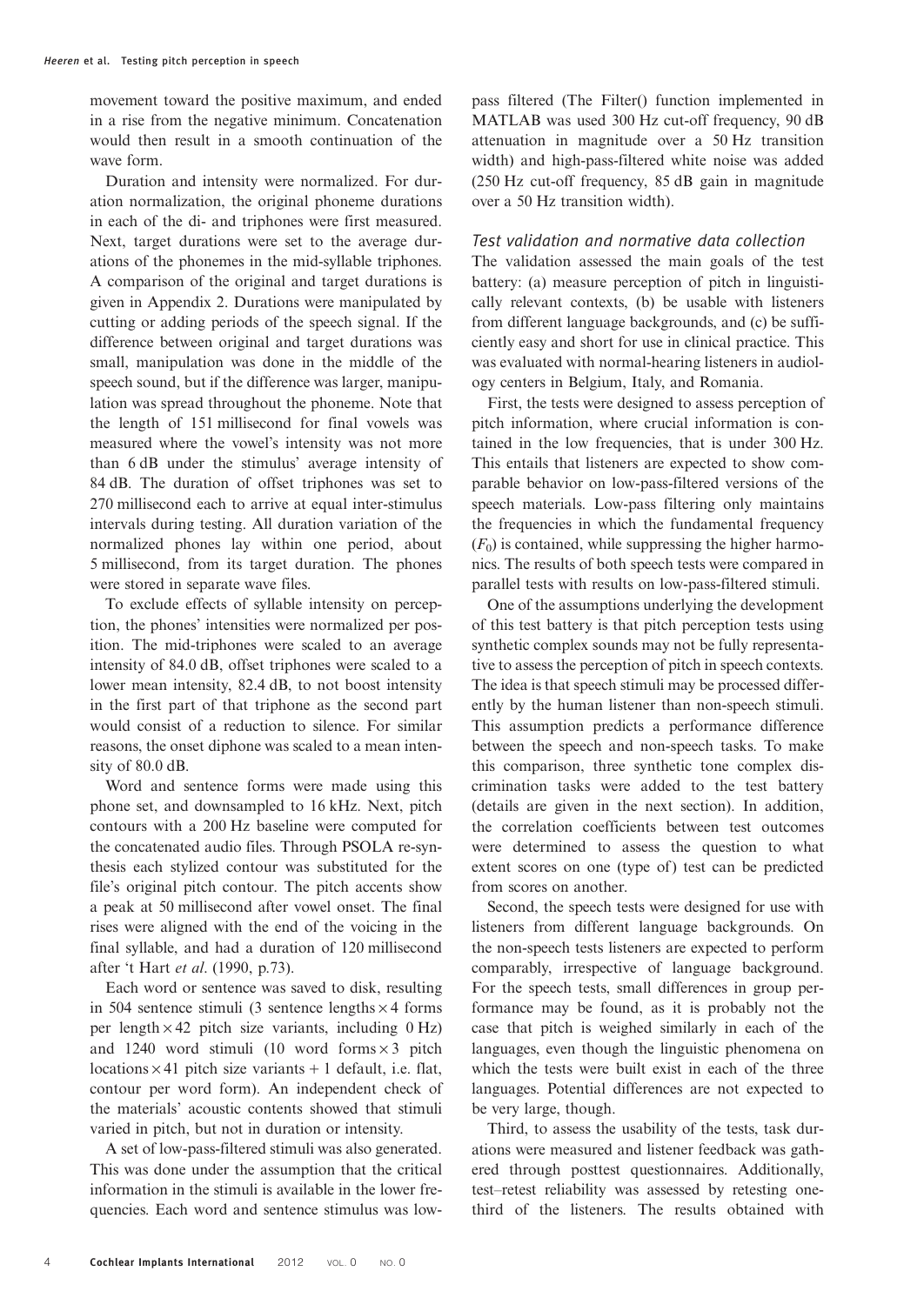normal-hearing listeners may serve as normative data for future use.

## Validation method

Ninety normal-hearing listeners participated, 30 from each language background (Dutch, Italian, and Romanian). Participants gave written informed consent. Normal hearing was screened through tonal audiometry (hearing loss  $\langle 20 \text{ dB} \rangle$  on 0.125–8 kHz). Participants were between 18 and 53 years old (evenly distributed over gender). Twenty-nine listeners, equally divided over language backgrounds, and per language background equally divided over the genders, returned for a re-test.

The test battery contained seven tasks: the two speech tests, word stress pattern (WSP) test and SI test, a low-pass-filtered version of each of these tests, and three-tone complex discrimination tasks: harmonic complexes, harmonic intonation, and disharmonic intonation.

The first tone complex discrimination task, harmonic complexes (HCs), estimates the JND for discrimination of level tones. Harmonic and disharmonic intonation (HI and DI) estimate JNDs for discrimination of tone changes by presenting harmonic or inharmonic pitch glides. All stimuli in the nonspeech tests were 600 millisecond in duration and had an F0 of 200 Hz (i.e. the speaker's F0). The intensity of the harmonics decreased compared to F0 (−6 dB at 400 Hz, −12 dB at 600 Hz, and −18 dB at 800 Hz). White noise was added to each non-speech stimulus complex (signal-to-noise ratio  $+10.9$  dB) to make them sound more natural and easy to listen to. The glides were modeled after the intonation movements in the SI task, showing the same change rate as the speech stimuli, that is a 120 millisecond linear sweep that started 270 millisecond before the end of the stimulus. In the HI task the three harmonics covaried with  $F_0$ , but in the DI task only  $F_0$  changed, whereas the higher harmonics remained unchanged. These two variants can be compared with the unfiltered and the filtered versions of the speech tasks.

In all discrimination tasks a 500 millisecond interstimulus interval was used, and stimulus intensity was varied in a roving manner  $(\pm 2 \text{ dB})$ . To prevent effects of learning, test orders were counterbalanced across listeners. For test–retest reliability, a subset of listeners completed the test battery twice with an interval of minimally 1 week. Tests were presented in the same order during the two test sessions.

## Procedure

Participants were tested individually, seated in a sound-treated booth facing a loudspeaker. The tester remained outside the booth. Test items were played at 70 dB HL. For the WSP tasks the participant was

instructed to indicate on which syllable a pitch accent was perceived or to indicate that no accent was perceived at all. For all discrimination tasks the participant was instructed to indicate if the two stimuli were the same or not.

Each of the seven tests started with a training module to familiarize the participant with the procedure and the stimuli. During training some of the sounds or sound pairs from the actual test were presented, and  $\Delta F$  levels were either set by the tester or through an automatic training mode. The maximum training time per test was 10 minutes. During the test phase, participants in general received no feedback on the correctness of their responses. However, in the case of a false positive an alarm buzz was played to discourage listeners from reporting non-existent differences, and the tester reminded the participant to only indicate the presence of a rise or pitch accent when it was reliably detected.

The adaptive algorithm continued to present stimuli until the threshold was reached, and then automatically ended the test. When the maximum of 100 trials was reached before a JND was computed, the test was also ended. Short pauses were given between tests. On completion of the test battery, participants filled up a questionnaire, expressing their experiences by judging statements that they evaluated along a 5-point Likert scale from fully disagree to fully agree. In total, 88 questionnaires were gathered (30 NL, 29 IT, 29 RO).

#### Analysis

Per task and per listener, a JND was obtained in hertz. In 15 out of 816 cases (i.e. 2%) the JND was set to the maximum value of 149 Hz (no JND found within 100 trials). Fourteen (2%) scheduled tests were not run, as testers forgot to run a task (13 cases), or the listener chose to discontinue (1 case).

One-sample Kolmogorov–Smirnov tests showed that results were not normally distributed,  $2.3 < Z <$ 7,  $P < 0.001$ . Therefore, the median was taken as a representative of central tendency, and the research questions were assessed using non-parametric statistics. To obtain a measure for test–retest reliability, signed differences were computed for each test–retest pair. The significance level alpha was set to 0.05, and multiple comparisons were Bonferroni-corrected.

## Results

An overview of the normative JNDs per test and per language background is shown in Fig. [2](#page-5-0). Table [1](#page-5-0) summarizes the first through third quartiles.

#### Speech versus non-speech tasks

Average JNDs for speech versus non-speech tests were subjected to Wilcoxon signed ranks tests for related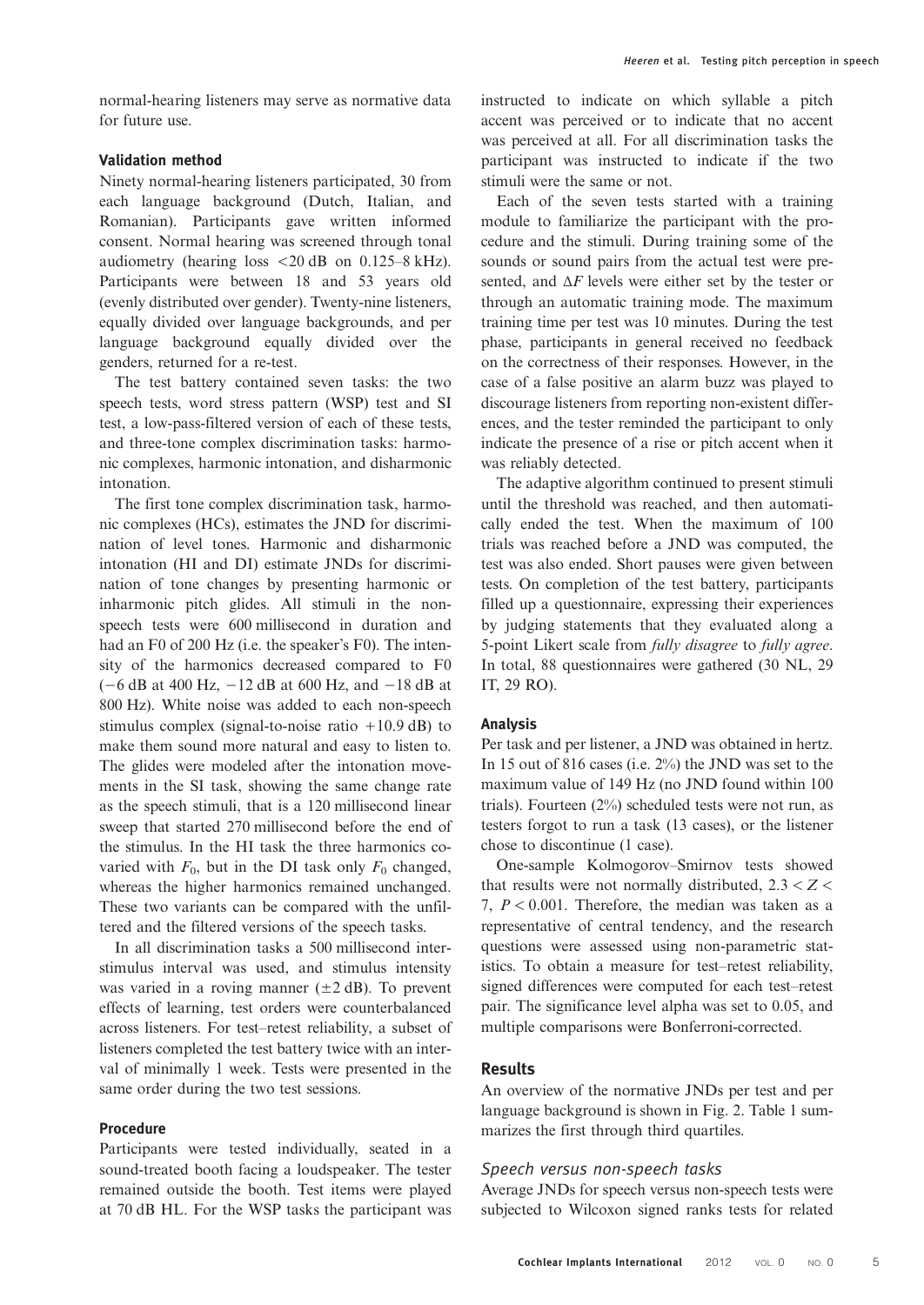<span id="page-5-0"></span>

Figure 2 JNDs in hertz per test and per language background (DI, disharmonic intonation; HC, harmonic complexes; HI, harmonic intonation; SI, sentence intonation; SILPF, sentence intonation low-pass filtered; WSP, word stress pattern; WSPLPF, word stress pattern low-pass filtered).

|  |  | Table 1 P25, P50, and P75 values in hertz for test and retest, and per language background |  |  |  |  |  |
|--|--|--------------------------------------------------------------------------------------------|--|--|--|--|--|
|--|--|--------------------------------------------------------------------------------------------|--|--|--|--|--|

| Task                    | Dutch           |                 |      | Italian         |                 |       | Romanian        |                 |      |
|-------------------------|-----------------|-----------------|------|-----------------|-----------------|-------|-----------------|-----------------|------|
|                         | P <sub>25</sub> | P <sub>50</sub> | P75  | P <sub>25</sub> | P <sub>50</sub> | P75   | P <sub>25</sub> | P <sub>50</sub> | P75  |
| Harmonic complexes      | 1.5             | 2.0             | 4.0  | 1.8             | 2.5             | 4.5   | 2.0             | 2.8             | 4.5  |
| Retest                  | 1.4             | 1.8             | 3.5  | 1.3             | 2.0             | 3.8   | 0.9             | 1.3             | 2.3  |
| Harmonic intonation     | 1.5             | 1.5             | 2.0  | 2.0             | 2.5             | 3.3   | 1.5             | 2.0             | 2.8  |
| Retest                  | 1.0             | 1.3             | 1.6  | 0.8             | 1.5             | 2.3   | 1.4             | 1.5             | 2.5  |
| Disharmonic intonation  | 1.5             | 2.5             | 4.0  | 2.0             | 3.0             | 6.0   | 1.5             | 3.5             | 5.9  |
| Retest                  | 1.4             | 1.8             | 2.5  | 0.8             | 2.0             | 3.5   | 1.0             | 1.8             | 3.3  |
| Sentence intonation     | 6.0             | 7.0             | 16.8 | 9.5             | 14.0            | 30.5  | 8.8             | 16.0            | 22.0 |
| Retest                  | 3.4             | 4.5             | 12.3 | 3.5             | 12.0            | 22.5  | 4.8             | 7.0             | 11.3 |
| Sentence intonation LPF | 7.9             | 13.0            | 15.3 | 10.0            | 18.0            | 42.5  | 6.0             | 11.5            | 27.0 |
| Retest                  | 5.8             | 6.3             | 7.3  | 4.5             | 10.8            | 17.5  | 4.0             | 7.5             | 11.8 |
| Words stress pattern    | 8.0             | 12.0            | 25.8 | 16.0            | 59.5            | 111.3 | 11.5            | 16.0            | 31.3 |
| Retest                  | 5.9             | 7.0             | 23.5 | 10.0            | 38.0            | 82.0  | 10.5            | 17.0            | 25.5 |
| Word stress pattern LPF | 5.0             | 7.0             | 9.3  | 7.0             | 10.0            | 41.3  | 6.8             | 10.5            | 25.3 |
| Retest                  | 4.0             | 4.8             | 7.5  | 4.8             | 9.0             | 92.3  | 4.4             | 7.0             | 11.0 |

Test data were gathered from 90 listeners, retest data from 29 out of 90.

samples. Listeners got lower JNDs for the non-speech  $(2.5 \text{ Hz})$  than the speech tests  $(16.9 \text{ Hz})$ ,  $Z = -8.1$ ,  $P < 0.001$ . Per language background, the same pattern of results was found: Dutch,  $Z = -4.6$ ,  $P <$ 0.001; Italian,  $Z = -4.6$ ,  $P < 0.001$ ; Romanian,  $Z = -4.8, P < 0.001.$ 

#### Cross-linguistic comparison

Listener performance per test was compared between the different language backgrounds. Kruskal–Wallis non-parametric analysis of variances showed significant differences between language backgrounds for the harmonic SI test,  $\chi^2 = 13.7$ , df = 2, P = 0.001, and the WSP test,  $\chi^2 = 13.3$ , df = 2, P = 0.001. On the HI task, higher median JNDs were found for Italian listeners, 2.5 Hz, as compared to the Dutch, 1.5 Hz  $(Z = -3.9, P < 0.001)$ . On the WSP task, higher JNDs were also found for Italians, 59.5 Hz, as compared to both the Dutch listeners, 12 Hz  $(Z = -3.4, P = 0.001)$ , and the Romanians, 16 Hz  $(Z = -2.7, P = 0.007).$ 

## Tests with filtered versus unfiltered materials

Wilcoxon signed ranks tests for the type of prosodic contrast and the effect of filtering show that JNDs did not differ between the versions of the SI test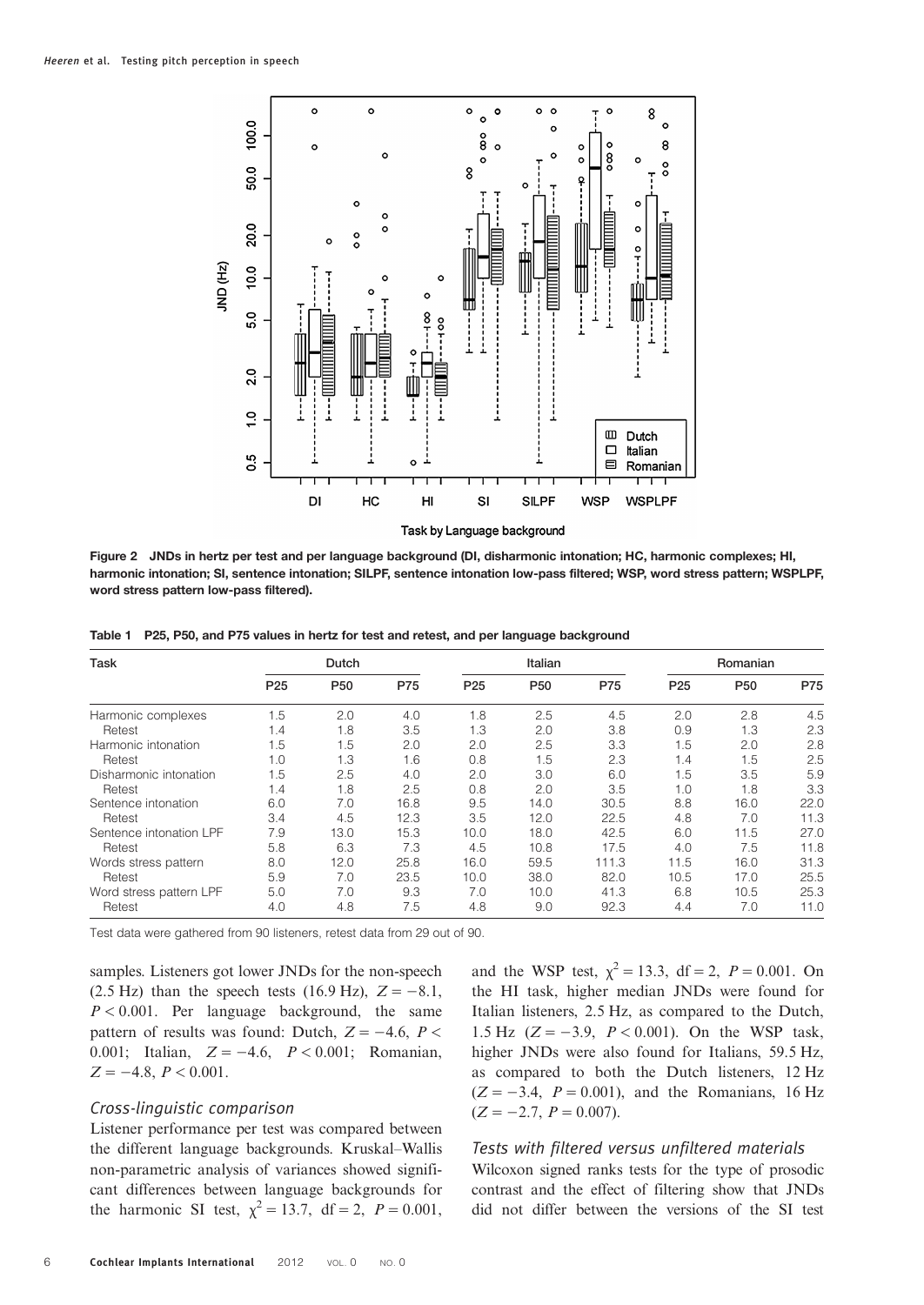<span id="page-6-0"></span>

Figure 3 JND test–retest differences, shown per task.

 $(Z = -0.3, n.s.).$  A difference was found, however, between two versions of the WSP test ( $Z = -4.4$ ,  $P <$ 0.001): the filtered task yielded lower JNDs than the unfiltered one. Analyses on the WSP tasks per language background showed lower JNDs on the filtered than the unfiltered test for both the Dutch ( $Z = -3.2$ ,  $P = 0.001$ ) and the Italian listeners ( $Z = -2.8$ ,  $P = 0.005$ ).

#### Test–retest reliability

Fig. 3 shows the signed test–retest differences per task. Wilcoxon signed ranks tests revealed that these differences only significantly diverged from zero for the HC test  $(Z = -3.1, P = 0.002)$ . For the non-speech tasks, the inter-quartile range (IQR) was from  $-2.0$  to  $+0.25$ . For the speech tasks this IQR was larger,  $Z = -4.2$ ,  $P < 0.001$ , but most noticeably for the WSP task, that is  $-32.9$  to  $+1.9$ , whereas across the other three tasks the range was from  $-8.0$  to  $+6.5$ .

## Correlations between test scores

To assess the question of whether there was a difference in difficulty between the speech tests the Friedman test was run, the non-parametric equivalent of a repeated measures analysis. A significant effect of test was found  $(P < 0.001)$ , and *post hoc* Wilcoxon signed ranks analyses showed that this difference is explained by a significantly higher JND for the WSP test in comparison with all other tasks ( $P \le 0.004$ ). In general, the WSP test was more difficult than the SI test. However, within individual language backgrounds this effect was only found for the Italians  $(Z = -3.0, P = 0.002)$ .

Table 2 Correlation matrix showing the correlations between tests

|                                            | DI | HC. | - HI | - SI |                                             |       | SILPF WSP WSPLPF                                 |
|--------------------------------------------|----|-----|------|------|---------------------------------------------|-------|--------------------------------------------------|
| DI                                         |    |     |      |      | $-$ 0.294 0.479 0.385 0.421 0.261           |       | 0.344                                            |
| <b>HC</b>                                  |    |     |      |      |                                             |       | $0.294$ $ 0.313$ $0.556$ $0.467$ $0.476$ $0.541$ |
| HL                                         |    |     |      |      | $0.479$ $0.313$ $-$ 0.457 0.403 0.340       |       | 0.365                                            |
| SI.                                        |    |     |      |      | $0.385$ $0.556$ $0.457$ $ 0.489$ $0.442$    |       | 0.471                                            |
| <b>SILPF</b>                               |    |     |      |      | $0.421$ $0.467$ $0.403$ $0.489$ $-$         | 0.294 | 0.422                                            |
| WSP                                        |    |     |      |      | $0.261$ $0.476$ $0.340$ $0.442$ $0.294$ $-$ |       | 0.418                                            |
| WSPLPF 0.344 0.541 0.365 0.471 0.422 0.418 |    |     |      |      |                                             |       |                                                  |

To assess the question to what extent scores on one test can be predicted from scores on another, correlations between test results were computed using Spearman's rho (Table 2). All correlations were positive: a low JND on one task patterns with lower JNDs on other tasks, and a high JND on given task patterns with higher JNDs on other tasks. All correlations were significant, but DI-WSP.

## Task durations and questionnaires

Median test durations per language background for the WSP tasks were between 2 and 3 minutes with IQRs varying from 1 to 2 minutes. For the SI tasks median durations were 3–5 minutes (with 1–6-minute IQRs). For the non-speech tasks, median durations were 2 minutes in all cases and IQRs varied from 0 to 2.8 minutes. The SI tasks were longest, which is explained by their long stimuli (four to six syllable pseudosentences) in comparison with those of other tests. Across tests the minimum duration was 1 minute and the maximum ranged from 6 (WSP) to 14 minutes (HC).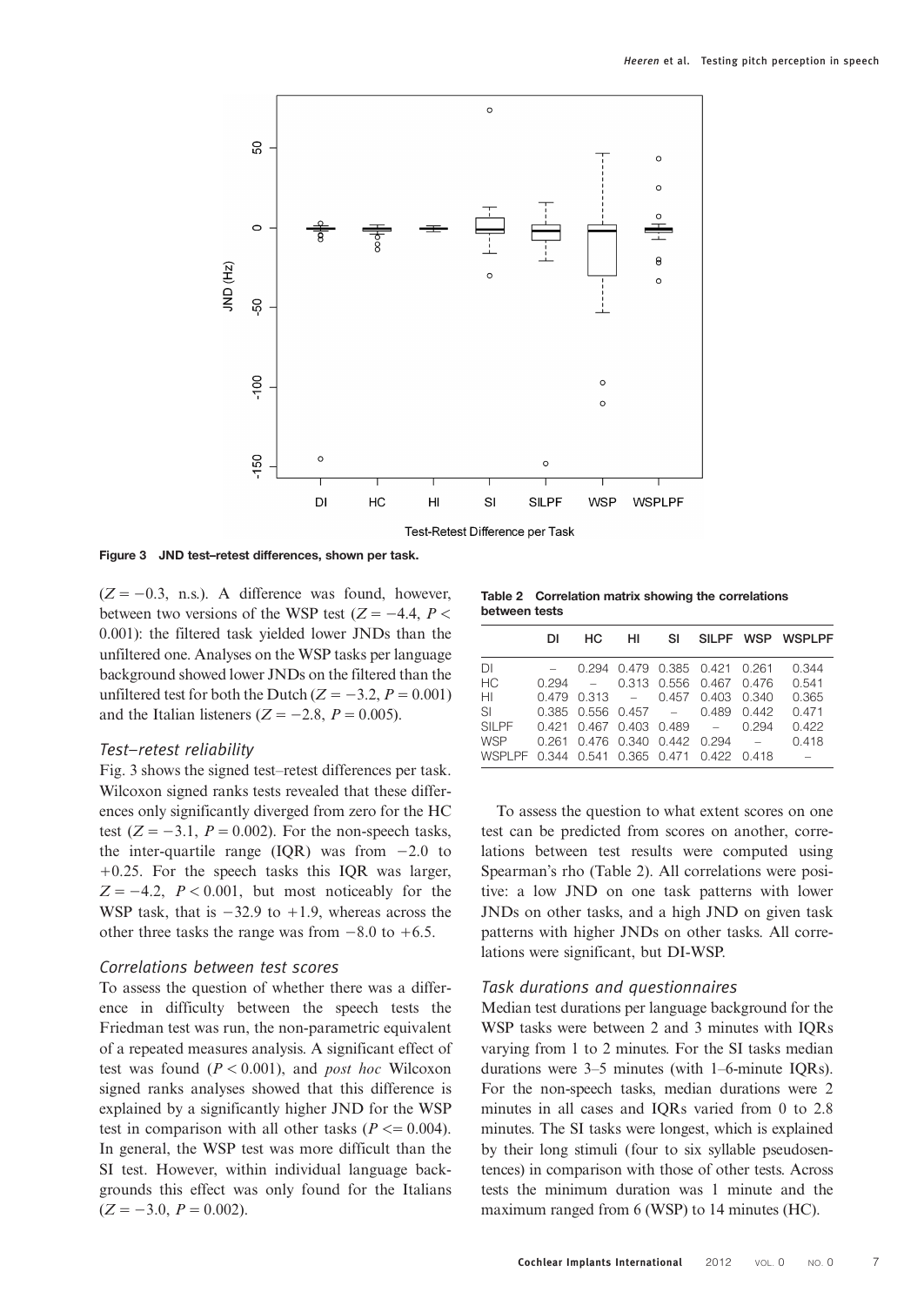Questionnaire responses are summarized in Appendix 3. When comparing between listeners from different language backgrounds, and correcting the significance level for the number of comparisons per topic (instructions, test experience, false alarms, stimuli), five significant differences were found. Whereas listeners generally rated the training as not confusing, the Italians were somewhat less extreme in their rating than the Romanian listeners (1.5 versus 1;  $Z = -3.1$ ,  $P = 0.002$ ). Romanian and Dutch listeners rated the tests of moderate ease, but the Italians found them easy more often than the Dutch (4 versus 3,  $Z = -3.2$ ,  $P = 0.001$ ). The false alarm sound was found more startling by the Dutch than by the Italians (4 versus 2;  $Z = -2.9$ ,  $P = 0.004$ ). To the Dutch the stimuli sounded more like words and sentences than to Italian listeners (4 versus 2;  $Z = -3.2$ ,  $P = 0.002$ ), and stimulus naturalness was rated somewhat higher by the Dutch than by the Italians (both medians were 2;  $Z = -3.5$ ,  $P < 0.001$ ).

## **Discussion**

The main goals of the validation were (a) to test whether the test battery assesses perception of pitch information in linguistically relevant contexts, (b) to assess the test battery's use with listeners from different language backgrounds, and (c) to check that it is sufficiently easy and short for use in clinical practice. In addition, test−retest reliability was investigated.

The JNDs were higher on speech tasks than nonspeech tasks. This supports the idea that separate, linguistically based tests are justified for the assessment of perception of pitch information in speech. Thresholds for the perception of intonation ( pitch glides) in tone complexes seem to overestimate listener performance on intonation perception in speech. This is supported by the medium correlations that were obtained between tasks. JNDs for non-speech tasks were comparable to those reported in the literature [\(Green, 1976](#page-12-0), p. 262). The performance difference between the two test types may have been caused by several factors. The speech stimuli differed from the non-speech ones in both the type of content (tone complexes versus multiple syllables), and their length (600 versus 886–1638 millisecond). These two dimensions are related, as longer stimuli have more ecological validity for speech perception than short ones; Speakers' utterances are generally longer than 600 millisecond. Also, discrimination of longer stimuli puts higher demands on auditory short-term memory, which may have influenced performance, e.g. [Pisoni \(1973\).](#page-12-0) Moreover, in the perception of speech different dimensions are integrated, e.g. segmental and supra-segmental information. These compete for attention, even when only one dimension is relevant to the task (e.g. [Carrell](#page-12-0) et al., 1981; [Repp](#page-12-0)

[and Lin, 1990](#page-12-0)). Perception of pitch changes in speech stimuli may therefore inherently pose more of a challenge to listeners.

To investigate whether the speech tests measured perception of information contained in the lower frequencies both a filtered and a non-filtered version of the speech tests were presented. The prediction was that JNDs on non-filtered tests should not be lower, thanks to availability of other cues. JNDs on the parallel tests were comparable for the SI task, but not for the WSP task. For both Italian and Dutch listeners, the unfiltered version of the WSP task was more difficult, though by different degrees. Note that the direction of the difference did not go counter to our prediction: listeners were not better on the non-filtered task. For Dutch and Italian listeners, the benefits of having the harmonics present in the unfiltered speech stimuli seemed to be outweighed by other aspects of the signal. The perceptual integration explanation mentioned earlier may account for this result. Hearing out the pitch in non-filtered speech stimuli may be more difficult as it is embedded in ongoing, but irrelevant segmental changes in the acoustic signal, such as the formant structure. Results supporting such an explanation were reported in [Klatt \(1973\)](#page-12-0), who found small increases in JND for pitch when the pitch movement was presented in the syllabic context with formant changes  $(\gamma a)$  instead of in a steady vowel (/ε/). More recently, a comparable explanation was forwarded in Green et al[. \(2004\),](#page-12-0) who found that perception of temporal pitch cues worsened when changes in formant structure introduced spectral variation. Moreover, bias effects occurring in speech perception, such as the intrinsic pitch of vowels and language-dependent stress position biases, may have made the unfiltered tasks more difficult for listeners. However, the difference between filtered and nonfiltered stimuli was only found for the WSP task, and only for a subset of the listeners.

Another question was whether the JNDs found for the various tests were comparable between language backgrounds. For most tests no differences were found, but there were two significant effects, one on a non-speech task and one on a speech task. The effect found for Harmonic Intonation is unlikely to be explained by the listeners' language backgrounds; actual differences lie in the range of 1 Hz only and may therefore be ignored when listeners' real world speech communication is considered. The Italian median score for the WSP task stood out (59.5 Hz), whereas the Dutch and Romanians got much lower and comparable JNDs (12/16 Hz). Interestingly, in the low-pass-filtered version of this test no difference between language backgrounds was found.

The performance difference in the unfiltered WSP task may be a result of language background differences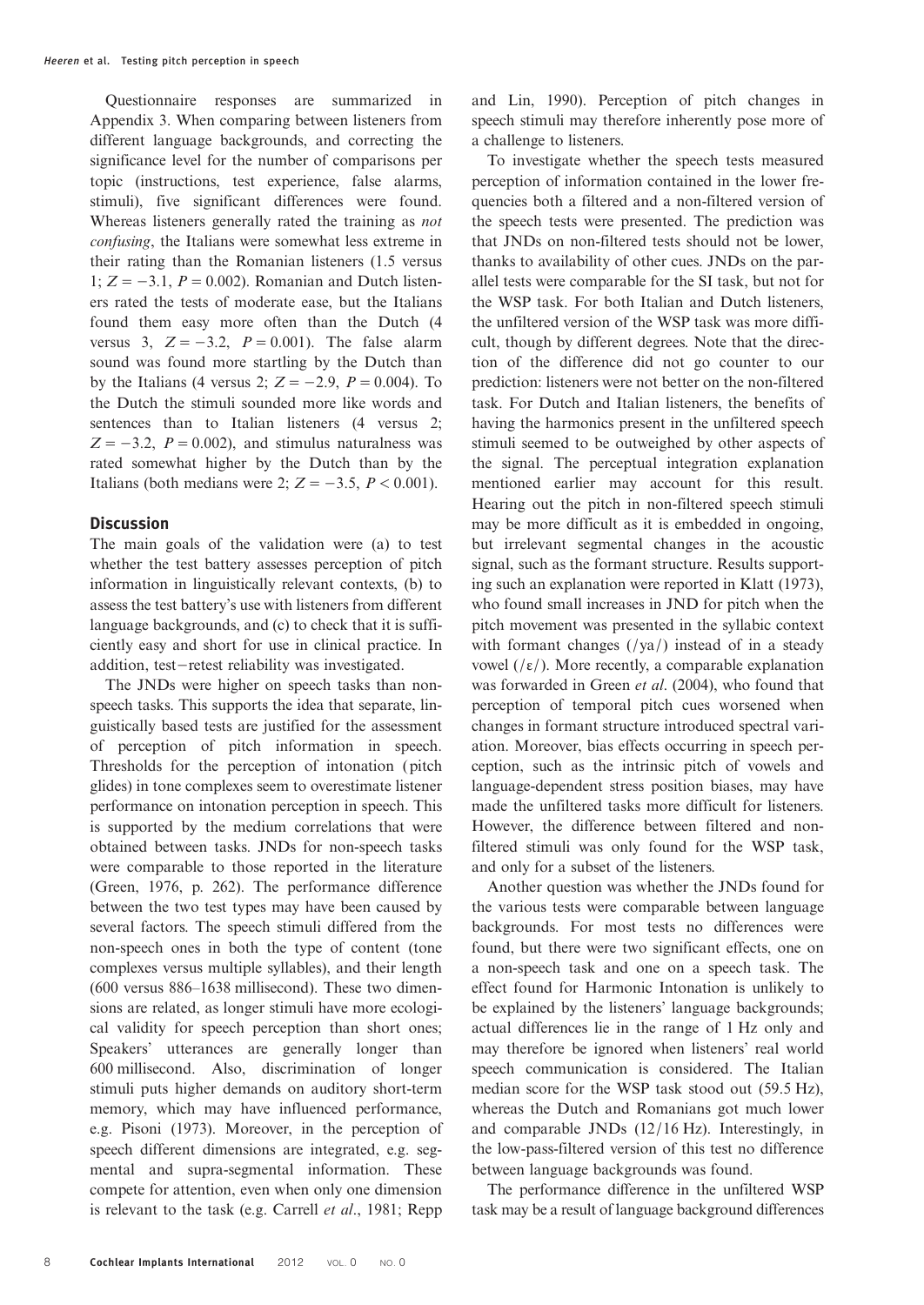between listeners. There may, however, also be a secondary explanation for the differences in test performance; in this validation setup language background coincided with test location and with tester. The differences may therefore partially have resulted from small procedural differences between the testing sites, for instance, in the amount of training provided (even though a standardized protocol was used). On the one hand, a difference in training amount would be expected to affect not just one, but all tests, and this was not the case. On the other hand, such a difference might only show up in the most difficult task, which the WSP test may be considered to be: it is an identification task instead of a discrimination task, in which speech stimuli are presented, instead of tone complexes.

To further investigate the contribution of test location a follow-up study was run. One tester collected test–retest WSP data from 26 listeners of the three language backgrounds (10 NL, 8 IT, 8 RO). The design and procedure were the same as in the main experiment; test/retest data were collected with an interval of minimally 1 week. In all instances, the automatic training mode of the A§E software was used. Wilcoxonsigned ranks tests showed no significant test–retest differences: the median JND was 13.5 Hz for the first and 10.5 Hz for the second moment of testing, and Kruskal–Wallis tests showed no differences between the language backgrounds. These findings support the hypothesis that part of the differences found for the WSP task may be explained by tester/training variation, and are effectively reduced by use of the standardized, automatic training mode.

We cannot rule out, however, that differences in language background and therefore linguistic experience contributed to the variation in the WSP results. Italian listeners may need more training on this particular task when it is less natural for them than for the other listeners. Additional evidence for this view came from the test–retest data where Italians showed the largest difference for the WSP task (21.5 Hz versus 5 and 1 Hz for Dutch and Romanians, respectively). For Dutch listeners, F0 is predicted to be the primary cue to prominence, followed by duration [\(Van Katwijk, 1974\)](#page-13-0). For Italians, however, the prediction is the other way around [\(Bertinetto, 1980\)](#page-12-0). As duration was normalized in the tasks, the absence of this cue might have affected the Italian listeners differently than the Dutch. Still, effects were small enough for standard training to eliminate between-language differences. As for the SI task, no differences between the language backgrounds were found, which is consistent with the prediction that F0 is the most important cue for clause typing in the three languages. The test battery presented here allows insight into how well F0 is processed in language-like contexts, and how this relates to the perception of F0

in tone complexes. In real speech, cues other than F0 may be present, and the amount to which these are used by listeners may differ between languages.

Test–retest reliability showed small, but generally nonsignificant, improvements from the first to the second moment of testing. This confirms the reliability of the tests. The small differences can be explained by a learning trend: the first test session may have familiarized participants with the procedure and the materials. Test–retest differences measured on the speech tasks were found to be somewhat larger than on non-speech tasks. The larger test–retest differences found for speech tasks as opposed to the non-speech ones may indicate that stimulus resolution was too high. The largest step size used in this test prototype was 1/3 ST (∼4–5 Hz). When looking at the listener's task in actual spoken communication, relevant pitch movements lie in the range of 2–8 ST, ∼24–117 Hz for this speaker (e.g. [Gussenhoven](#page-12-0) [and Rietveld, 1985; Campione and Véronis, 1998\)](#page-12-0). This would mean that we are attempting to measure listeners' discrimination or identification of pitch differences that are meaningless from a linguistic perspective. We therefore take these results as ground for reducing the test resolution, which is explained in the next subsection.

Correlations between tests were all positive and most were significant. This is not surprising as all tests were designed to measure perception of pitch or pitch changes. Only few correlations, however, got over 0.5, that is medium correlation. These results therefore do not strongly suggest that tasks are interchangeable. As for the usability of the tests both participants' impressions and test durations were considered. The questionnaires showed that participants were fairly positive about the instructions and the tests. Test difficulty and duration were judged average, and the false alarm buzz seemed to be effective as it was perceived as somewhat startling, though listeners did not feel that it affected their performance. The judgments on the stimulus materials seemed to indicate that the listeners from the different language backgrounds perceived the pseudo-speech as language, but not as their native language. Average test durations with normal-hearing listeners were several minutes per task, which seems to be acceptable for transfer to a clinical context. For the DI and HI tests it has been shown that test durations in clinical populations are 2.5 minutes on average [\(Vaerenberg](#page-13-0) et al., 2011).

#### Adjusting the resolution

Test–retest results suggested that although the tests were generally reliable, the absolute differences obtained for the speech tasks were large enough to question the current fine-grained measurement of JNDs. As differences of a few hertz between test and retest cannot be considered relevant in terms of speech perception, the step sizes used in the test battery were increased. Such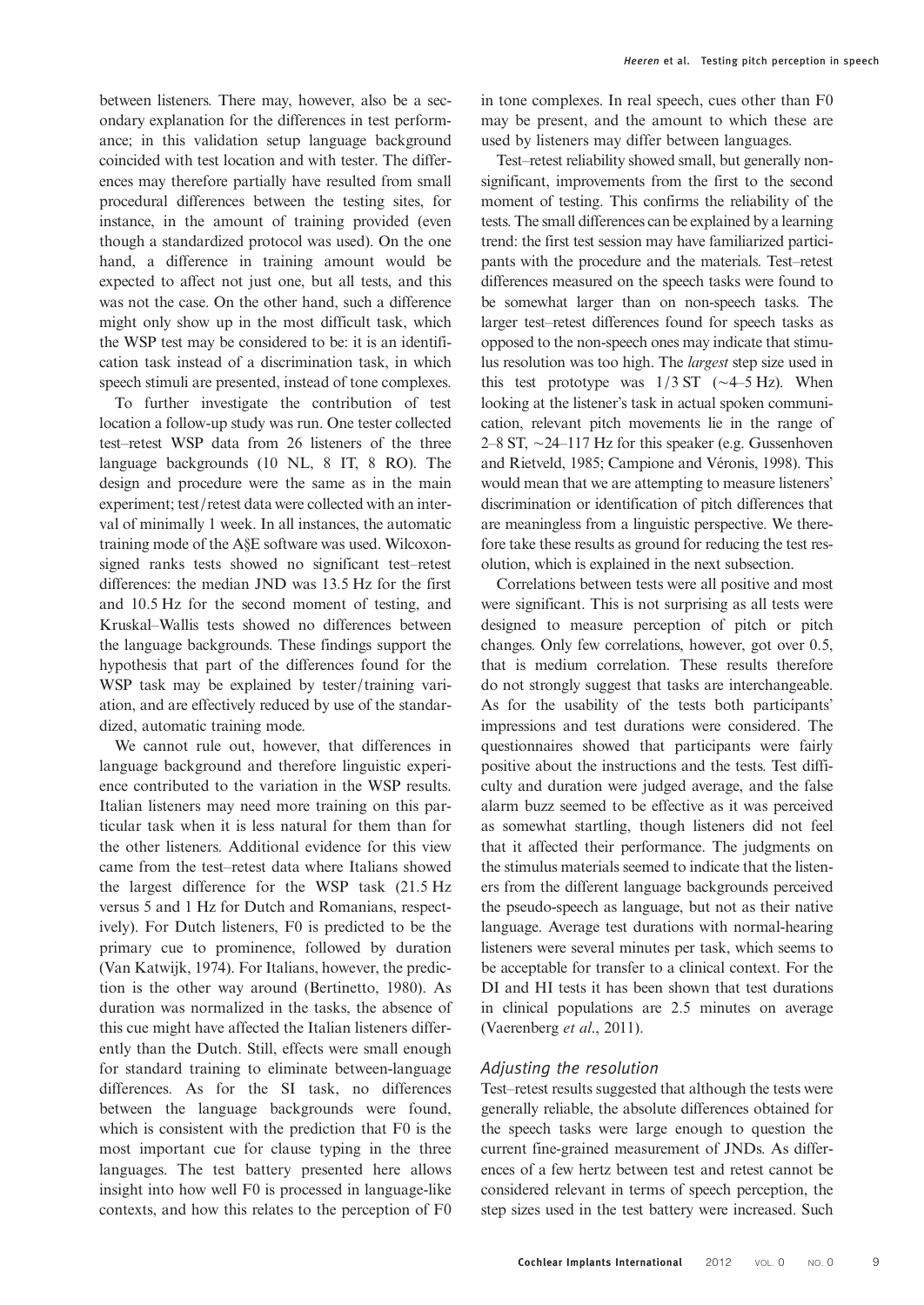increases might reduce both within-listener variation and test durations.

A new step size (i.e. resolution) was proposed on the basis of the test–retest differences obtained. We assumed that the differences shown in Fig. [3](#page-6-0) can be interpreted as listener-internal variation. This variation was therefore modeled by the standard deviation of the median test–retest difference, that is, IQR/1.35 (IQR stands for inter-quartile range). As a good step size would not measure such random variation, the new resolution for the speech tasks was determined by first computing new step sizes in hertz, and subsequently rounding them to the nearest fraction on a ST scale. This was done by adding 2 times IQR/1.35 to the median test–retest difference for non-speech tests, and 1 time IQR/1.35 for the speech ones. From these step sizes in hertz and a pre-determined default step size of 1/12 ST, the new minimum resolution was set to 1/6 ST for the non-speech and 1/2 ST for the speech stimuli (Fig. 4).

#### Testing hearing-impaired listeners

The healthy cochlea provides information about complex acoustic signals by means of spectral and temporal coding. Temporal coding, and specifically the temporal fine structure (TFS), is thought to contribute to speech pitch perception (e.g. [Xu and](#page-13-0) [Pfingst, 2003](#page-13-0); [Moore, 2008](#page-12-0)), and spectrally, harmonics contribute to pitch perception. In our low-pass-filtered tasks, only the first harmonic (F0) and low-frequency TFS are available to listeners. Assuming that in complex tones the lower harmonics above the fundamental are actually more important for pitch perception than the fundamental frequency itself, i.e. residue pitch (e.g. [Stagray](#page-13-0) et al., 1992), the test battery proposed here seems to support the assessment of the availability of low-frequency TFS information for speech pitch perception rather than spectral pitch.

Following the literature, there are at least two populations that experience difficulties with the perception of TFS cues: menièriform listeners, and hearingimpaired individuals with sensorineural hearing loss. Menière's disease is a disorder of the cochlea that affects balance and hearing. It is characterized by a hearing loss which is primarily located in the lowerfrequency region (125–1000 Hz). It has been claimed that Menière's disease is associated with abnormal firing in the auditory nerve and that this results in a decreased ability to use TFS cues (Chung et al[., 2004](#page-12-0)). As such, Menière-patients are expected to show decreased performance on tasks targeting these cues.

Hearing-impaired individuals with a sensorineural loss may represent another population of listeners unable to infer pitch from TFS cues (Buss [et al](#page-12-0)., [2004; Moore, 2008](#page-12-0)). More particularly, it has been hypothesized that poor speech intelligibility in listeners with sensorineural hearing loss may be because of their reduced ability to use TFS information. [Lorenzi](#page-12-0) et al. [\(2006\)](#page-12-0) measured identification scores for unprocessed and TFS speech in normal hearing and hearingimpaired listeners, and found that, whereas normalhearing listeners obtain good scores with both types of speech, hearing-impaired listeners performed well with unprocessed speech, but performed very poorly with speech containing only TFS cues. Results of hearing impaired listeners on the HI and DI tasks from our test battery showed that listeners with lowfrequency loss and CI users, but not hearing impaired listeners with high-frequency loss, had significantly higher JNDs on both tests than the norm data reported here, and higher JNDs on the disharmonic than the harmonic task [\(Vaerenberg](#page-13-0) et al., 2011).

The questions arise how this relates to current rehabilitation strategies for hearing-impaired individuals and how the newly developed test battery for prosodic perception can contribute. Nowadays, advances in



Figure 4 Model for new step sizes for the harmonic, i.e. non-linguistic, test (triangles), and the prosodic, i.e. linguistic, tests (squares).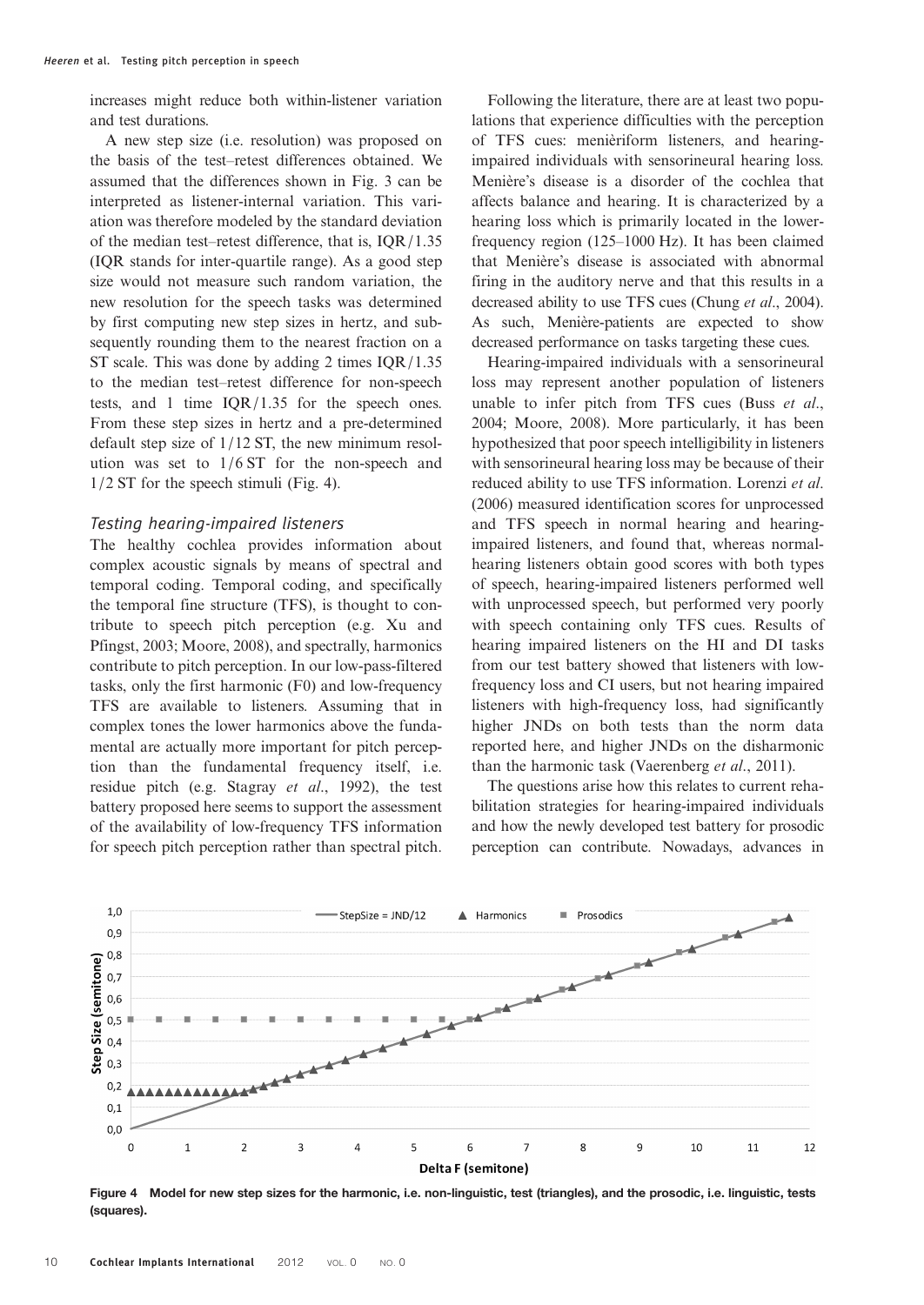hearing devices enable intervention by means of a conventional hearing aid or a CI, depending among others, on the type, degree and configuration of the patient's hearing loss. The development of a CI is based on the idea that in most deaf patients, in spite of the damaged cochlea, enough auditory nerve fibers are left for direct stimulation. Unable to code TFS, CIs provide very restricted information about pitch. For CI users, acoustic stimulation of residual low-frequency hearing is expected to provide the TFS cues that are necessary for pitch perception while at the same time electric stimulation of high-frequency sounds conveys spectral information that is not encoded in classical hearing aids [\(Gantz and Turner, 2003\)](#page-12-0).

As argued above, both the DI task and the filtered speech tasks may be taken to represent listening conditions for which the thresholds are largely dependent on the availability of TFS cues. It is expected that only listeners who are able to make use of these cues will obtain low JNDs. As a consequence, relatively high JNDs on the DI and filtered SI and WSP tasks as compared to lower JNDs on the other tasks of the test battery (HC, HI, and unfiltered SI/WSP) can demonstrate the listener's inability to infer pitch information from TFS cues.

Although the optimal fitting of hybrid EAS devices is still under investigation, it is generally accepted that the restoration of TFS information in the low-frequency region thanks to EAS will have beneficial effects [\(Gfeller](#page-12-0) et al., 2006). For instance, the combination of a CI with a 10 mm electrode array (instead of 20–30 mm arrays) and a hearing aid showed better performance on speech perception in noise and melody recognition than a traditional CI ([Gantz](#page-12-0) et al[., 2005](#page-12-0)). Perception of speech, in quiet and in noise, was found to be generally better with EAS than with electric or acoustic stimulation alone [\(Dorman](#page-12-0) et al., 2008). The latter study furthermore showed that melody recognition was better with EAS than with electrical stimulation alone, whereas voice discrimination did not differ between conditions.

The results of a pilot study using the test battery presented here show that performance on tasks that only provide pitch cues below 300 Hz (DI and filtered SI) is worse in subjects using a CI processor with electrical stimulation alone than in those wearing a CI with EAS processor. These results extend the results on the non-speech tasks obtained by [Vaerenberg](#page-13-0) et al. [\(2011\)](#page-13-0). Crucially, the pilot showed a median improvement in JND of 24 Hz in six CI users for DI when retested under an EAS condition as opposed to electrical stimulation alone. As for the filtered SI task, two out of six listeners showed JNDs within the normal range (45 and 24 Hz) when retested in the EAS condition. In Schauwers *et al.* (in preparation) the intonation perception skills of different hearing-impaired populations in the speech tasks are presented,

comparing outcomes of hearing aid users with those of CI users with electrical stimulation alone and with EAS (speech processor, Neurelec France).

In conclusion, the design and validation of a test battery aiming to assess speech pitch perception were presented. Its main contributions are three-fold. First, tasks from the test battery may be used to assess the perception of pitch in speech-like stimuli instead of tone complexes that may be considered less representative of communicatively realistic situations. Second, the stimulus materials vary in pitch only, and do not contain co-varying, secondary cues as opposed to other prosodic tests. Third, the new tests can be used with listeners from a number of different language backgrounds, making them more widely applicable than existing ones.

The validation suggested that non-speech tests using tone complexes may overestimate listener performance when it comes to pitch perception in speech. This justifies the use of linguistically based tests for the assessment of perception of pitch in speech. We have furthermore established normative data from normalhearing listeners, and shown that these listeners, despite different language backgrounds, score comparably on most tasks. The relatively short task durations and the questionnaire results seem to make the tests suitable for use in clinical practice. For part of the tasks it has been shown that they aid in the diagnosis of impairments in low-frequency perception, and the pilot suggests that combinations of particular tasks can be used to measure improvements in perception through new hearing rehabilitation strategies, such as EAS.

## Acknowledgements

This research was supported by EU-FP7-SME-222291 Dual Pro Dual electric-acoustic speech processor with linguistic assessment tools for deaf individuals with residual low-frequency hearing. We would like to thank Agnes Légèr and Christian Lorenzi for the independent check of the stimulus materials' acoustic contents, Anne van der Kant for help in testing listeners, Vincent van Heuven and Johan Rooryck for valuable discussion, and two anonymous reviewers for helpful comments on an earlier version of this manuscript. Vincent Péan of Neurelec France provided the scripts for generating low-pass filtered stimuli.

## Appendix 1

Word and sentence forms are given in Table [3.](#page-11-0)

## Appendix 2

Phone and phoneme durations are given in milliseconds. In the case of initial syllables, phone 1 is silence, and in the case of final syllables, phone 3 is silence (see Table [4](#page-11-0)).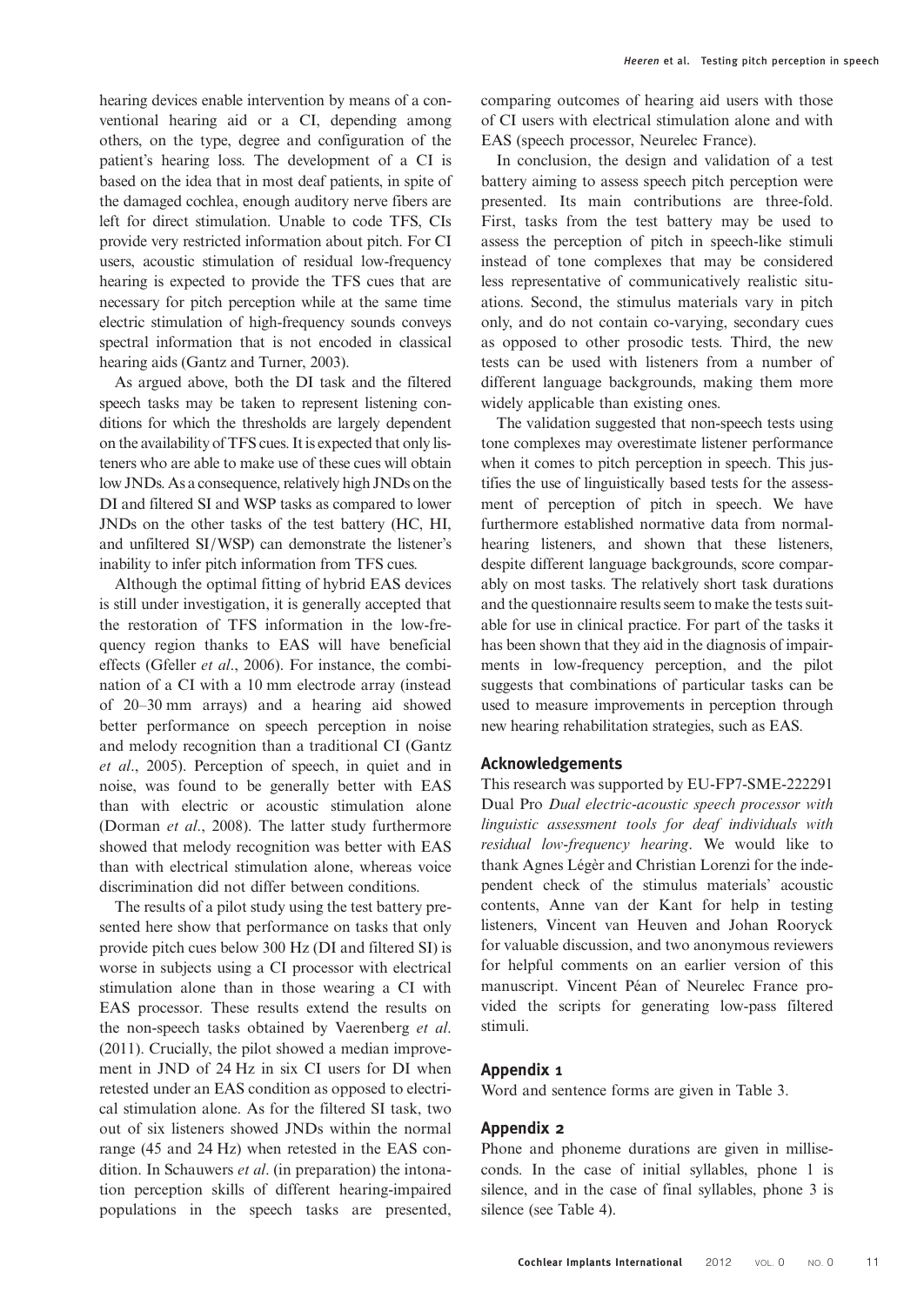<span id="page-11-0"></span>

| Table 3 Word and sentence forms |  |  |  |  |  |
|---------------------------------|--|--|--|--|--|
|---------------------------------|--|--|--|--|--|

| Four-syllable sentences | Five-syllable sentences | Six-syllable sentences |                      | Three-syllable pseudowords |
|-------------------------|-------------------------|------------------------|----------------------|----------------------------|
| ma-nu-ma-ni             | mu-ni-ma-na-nu          | mi-ni-mu-ma-nu-na      | ma-mi-nu             | na-mu-mi                   |
| mi-nu-ni-ma             | ma-mu-ni-na-mu          | mu-ma-na-ni-mu-mi      | ma-ni-mu             | ma-nu-ni                   |
| nu-ma-na-mi             | ni-mu-ma-nu-na          | na-nu-ni-mu-na-ma      | mi-na-mu             | ni-mu-na                   |
| na-mi-ma-nu             | nu-na-mu-na-mi          | ni-nu-mu-mi-na-nu      | mu-na-ni<br>mu-ni-ma | nu-ma-ni<br>nu-mi-ma       |

## Table 4 Phone and phoneme durations are given in milliseconds

|         |           | Original duration |           |       | Normalized duration |           |                          |       |       |  |
|---------|-----------|-------------------|-----------|-------|---------------------|-----------|--------------------------|-------|-------|--|
|         | Phoneme 1 | Phoneme 2         | Phoneme 3 | Total | Phoneme 1           | Phoneme 2 | Phoneme 3                | Total | Final |  |
| $#m-$   | 166       | 57                |           | 223   | 50                  | 59        | $\overline{\phantom{0}}$ | 109   | 108   |  |
| $\n#n-$ | 196       | 61                |           | 257   | 50                  | 59        | -                        | 109   | 109   |  |
| -mam-   | 50        | 189               | 50        | 289   | 53                  | 151       | 57                       | 261   | 265   |  |
| -mim-   | 46        | 127               | 57        | 230   | 53                  | 151       | 57                       | 261   | 263   |  |
| -mum-   | 51        | 146               | 61        | 258   | 53                  | 151       | 57                       | 261   | 258   |  |
| -man-   | 48        | 215               | 38        | 301   | 53                  | 151       | 45                       | 249   | 250   |  |
| -min-   | 62        | 108               | 42        | 212   | 53                  | 151       | 45                       | 249   | 249   |  |
| -mun-   | 59        | 129               | 47        | 235   | 53                  | 151       | 45                       | 249   | 251   |  |
| -nan-   | 44        | 200               | 51        | 295   | 49                  | 151       | 45                       | 245   | 248   |  |
| -nin-   | 56        | 108               | 54        | 218   | 49                  | 151       | 45                       | 245   | 244   |  |
| -nun-   | 42        | 153               | 40        | 235   | 49                  | 151       | 45                       | 245   | 246   |  |
| -nam-   | 53        | 186               | 62        | 301   | 49                  | 151       | 57                       | 257   | 258   |  |
| -nim-   | 48        | 115               | 70        | 233   | 49                  | 151       | 57                       | 257   | 254   |  |
| -num-   | 53        | 135               | 41        | 229   | 49                  | 151       | 57                       | 257   | 256   |  |
| -ma#    | 71        | 435               | 92        | 598   | 53                  | 151       | 50                       | 254   | 270   |  |
| $-mi#$  | 76        | 391               | 115       | 582   | 53                  | 151       | 50                       | 254   | 270   |  |
| $-mu#$  | 76        | 334               | 70        | 480   | 53                  | 151       | 50                       | 254   | 270   |  |
| $-na#$  | 63        | 364               | 78        | 505   | 49                  | 151       | 50                       | 250   | 270   |  |
| -ni#    | 72        | 364               | 64        | 500   | 49                  | 151       | 50                       | 250   | 270   |  |
| -nu#    | 77        | 393               | 80        | 550   | 49                  | 151       | 50                       | 250   | 270   |  |

## Table 5 Median and quartile questionnaire responses

|                                         |                | <b>NL</b>       |                |                | IT              |                |                | <b>RO</b>       |     |
|-----------------------------------------|----------------|-----------------|----------------|----------------|-----------------|----------------|----------------|-----------------|-----|
|                                         | p25            | p <sub>50</sub> | p75            | p25            | p <sub>50</sub> | p75            | p25            | p <sub>50</sub> | p75 |
| <i><b>Instructions</b></i>              |                |                 |                |                |                 |                |                |                 |     |
| Training was helpful                    |                | 5               | 5              |                | 4               | 5              | 4              | 5               | 5   |
| Task not understood                     |                |                 |                |                |                 | 2              |                |                 | 1.5 |
| Training was confusing                  |                |                 |                |                | 1.5             | 2              |                |                 |     |
| Instructions were clear                 |                | 5               | 5              | 4              | 5               | 5              | 5              | 5               | 5   |
| Test experience                         |                |                 |                |                |                 |                |                |                 |     |
| Test was fun to do                      | 4              | 4               | 4.25           | 3              | $\overline{4}$  | 4              | 3              | 4               | 5   |
| Test was too difficult                  | 2              | 2               | 2.25           | 2              | 2               | 3              | $\overline{c}$ | 2               | 3   |
| Test was easy                           | 2              | 3               | 3              | 2.5            | 4               |                | $\overline{c}$ | 3               |     |
| Test was too long                       | 2              | $\mathbf{2}$    | 3              | 2              | 2               | 4              | $\overline{c}$ | 2               |     |
| I felt insecure                         |                | 2               | 3              | 2              | 2               | 2              | $\overline{c}$ | 3               |     |
| I guessed a lot                         | 1.75           | 2               | $\overline{c}$ |                | 2               | 2              |                |                 | 2   |
| It was difficult to remain concentrated | 2              | $\overline{c}$  | 3.25           | 2              | 4               | $\overline{4}$ | 2              | 2               | 2   |
| I used a listening strategy             | 1.75           | $\overline{c}$  | 4              | $\overline{c}$ | $\overline{c}$  | $\overline{c}$ |                | 1.5             | 3   |
| False alarms                            |                |                 |                |                |                 |                |                |                 |     |
| Alarm sound was startling               | 2.5            | 4               | $\overline{4}$ | 2              | 2               | 4              | 2.5            | 4               |     |
| Alarm sound improved performance        | 3              | 3               | 4              | 2              | $\overline{c}$  | 3              | 2              | 3               | 3.5 |
| Alarm sound made me insecure            | $\overline{c}$ | 2               | 4              | $\overline{c}$ | $\overline{c}$  | 3.5            | 1.5            | $\overline{c}$  | 3.5 |
| Stimulus materials                      |                |                 |                |                |                 |                |                |                 |     |
| Stimuli were like words/sentences       | 2.75           | 4               | 4              | 2              | 2               | 4              |                | 3               |     |
| Stimuli sounded natural                 | 2              | 3               | 4              | 1.5            | $\overline{c}$  | 2              | 1.5            | $\overline{c}$  | 3   |
| Stimuli sounded native                  | 1.75           | 2               | 4              |                | $\overline{c}$  | $\overline{c}$ |                | 2               | 2   |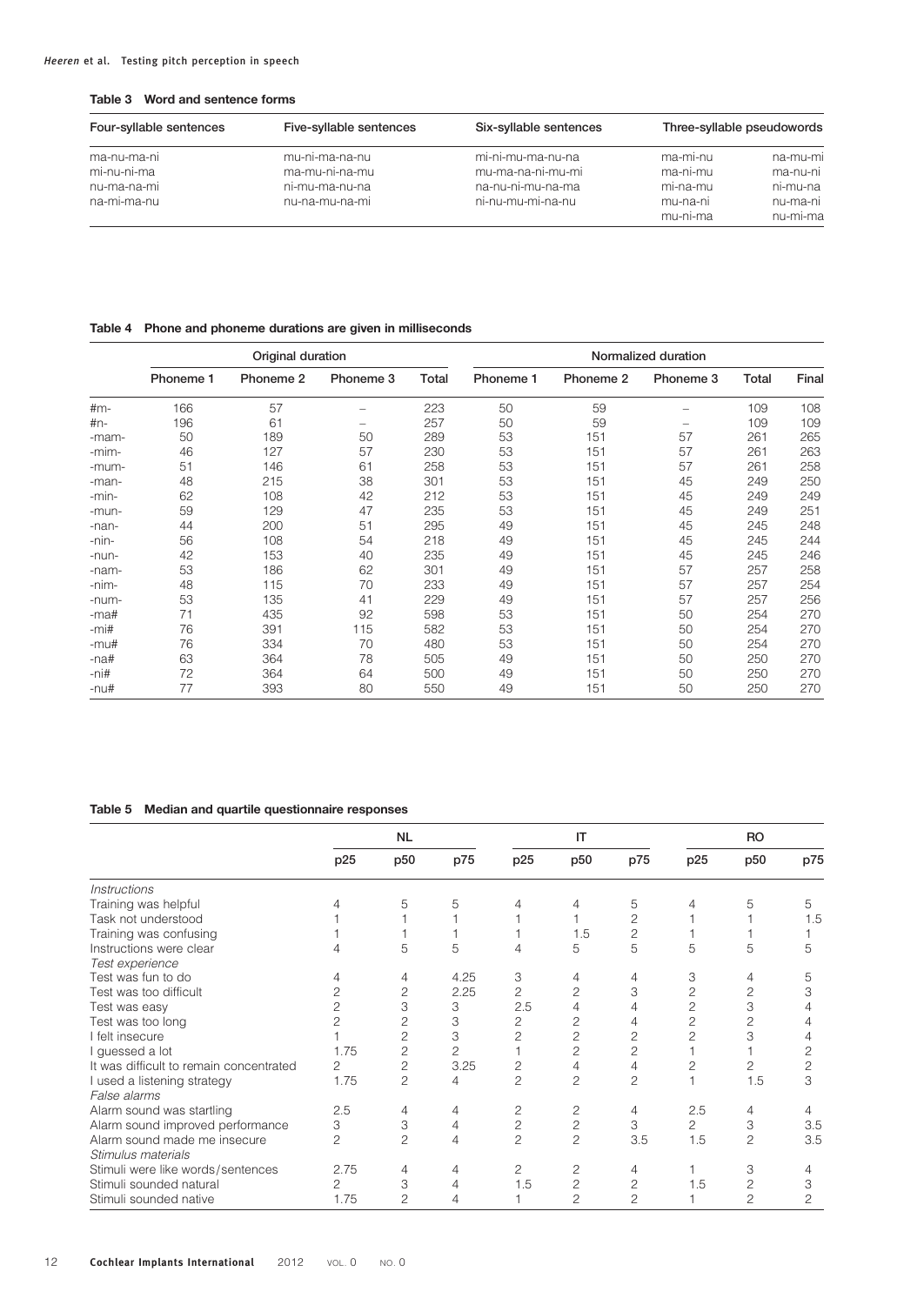## <span id="page-12-0"></span>Appendix 3

Median and quartile questionnaire responses  $(1 = not$ agree;  $5 =$  fully agree) per language background are given in Table [5](#page-11-0).

#### References

- 't Hart J., Collier R., Cohen A. 1990. A Perceptual Study of Intonation. Cambridge: Cambridge University Press.
- Alfano I. 2006. La percezione dell'accento lessicale: un test sull'italiano a confronto con lo spagnolo. Proceedings of 2nd AISV. p. 632–656.
- Assmann P.F. 1999. Fundamental frequency and the intelligibility of competing voices. Proceedings of the International Congress of Phonetic Sciences. p. 179–182.
- Avram A. 1970. Sur le role de la fréquence dans la perception de l'accent en roumain. Proceedings of the Sixth International Congress of Phonetic Sciences Prague 1967. p. 137–139.
- Bachorowski J.A., Owren M. 1999. Acoustic correlates of talker sex and individual talker identity are present in a short vowel segment produced in running speech. Journal of the Acoustical Society of America, 102: 1054–1063.
- Barry J.G., Blamey P.J., Martin L.F.A., Lee K.Y.S., Tang T., Ming Y.Y., Van Hasselt C.A. 2002. Tone discrimination in Cantonese-speaking children using a cochlear implant. Clinical Linguistics & Phonetics, 16: 79–99.
- Bertinetto P.M. 1980. The perception of stress by Italian speakers. Journal of Phonetics, 8: 385–395.
- Boersma P., Weenink D. 2008. Praat: doing phonetics by computer, [http:](http://www.praat.org)//[www.praat.org](http://www.praat.org).
- Brokx J.P.L., Nooteboom S.G. 1982. Intonation and the perceptual separation of simultaneous voices. Journal of Phonetics, 10:  $23 - 36$
- Buss E., Hall III J.W., Grose J.H. 2004. Temporal fine-structure cues to speech and pure tone modulation in observers with sensorineural hearing loss. Ear and Hearing, 25(3): 242–250.
- Campione E., Véronis J. 1998. A statistical study of pitch target points in five languages. Proceedings of ICSLP, 1391–1394.
- Carrell T.D., Smith L.B., Pisoni D. 1981. Some perceptual dependencies in speeded classification of vowel color and pitch. Perception and Psychophysics, 29: 1–10.
- Chatterjee M., Peng S. 2008. Processing F0 with cochlear implants: modulation frequency discrimination and speech intonation recognition. Hearing Research, 235: 143–156.
- Chung B.J., Hall III J.W., Buss E., Grose J.H., Pillsbury H.C. 2004. Menière's disease: effects of glycerol on tasks involving temporal processing. Audiology and Neurotology, 9: 115–124.
- Ciocca V., Francis A.L., Aisha R., Wong L. 2002. The perception of Cantonese lexical tones by early-deafened cochlear implantees. Journal of the Acoustical Society of America, 111: 2250–2256.
- Cutler A. 2007. Lexical stress. In: Pisoni D., Remez R. (eds), The Handbook of Speech Perception. Blackwell Publishing. p. 264–289.
- Dorman M.F., Gifford R.H., Spahr A.J., McKarns S.A. 2008. The benefits of combining acoustic and electric stimulation for the recognition of speech, voice and melodies. Audiology and Neurotology, 13: 105–112.
- Fry D.B. 1958. Experiments in the perception of stress. Language and Speech, 1: 126–152.
- Gantz B.J., Turner C.W. 2003. Combining acoustic and electrical hearing. The Laryngoscope, 113: 1726-1730.
- Gantz B.J., Turner C.W., Gfeller K.E., Lowder M.W. 2005. Preservation of hearing in cochlear implant surgery: advantages of combined electrical and acoustical speech processing. The Laryngoscope, 115: 796–802.
- Gfeller K., Olszewski C., Turner C., Gantz B., Oleson J. 2006. Music perception with cochlear implants and residual hearing. Audiology and Neurotology, 11: 12–15.
- Gfeller K., Turner C., Mehr M., Woodworth G., Fearn R., Knutson J., Witt S., Stordahl J. 2002. Recognition of familiar melodies by adult cochlear implant recipients and normal-hearing adults. Cochlear Implants International, 3: 29–53.
- Govaerts P.J., Daemers K., Yperman M., De Beukelaer C., De Saegher G., De Ceulaer G. 2006. Auditory speech sounds evaluation (A§E®): a new test to assess detection,

discrimination and identification in hearing impairment. Cochlear Implants International, 7: 97–106.

- Green D.M. 1976. An Introduction to Hearing. Hillsdale, New Jersey: Lawrence Erlbaum Associates.
- Green T., Faulkner A., Rosen S. 2004. Enhancing temporal cues to voice pitch in continuous interleaved sampling cochlear implants. Journal of the Acoustical Society of America, 116: 2298–2310.
- Green T., Faulkner A., Rosen S., Macharey O. 2005. Enhancement of temporal periodicity cues in cochlear implants: effects on prosodic perception and vowel identification. Journal of the Acoustical Society of America, 118(1): 375–385.
- Gussenhoven C., Rietveld A.C.M. 1985. On the relation between pitch excursion size and pitch prominence. Journal of Phonetics, 13: 299–308.
- Jusczyk P.W. 1997. The Discovery of Spoken Language. Cambridge, MA: The MIT Press.
- Kalikow D.N., Stevens K.N., Elliott L.L. 1977. Development of a test of speech intelligibility in noise using sentence materials with controlled word predictability. Journal of the Acoustical Society of America, 61: 1337-1351.
- Klatt D.H. 1973. Discrimination of fundamental frequency contours in synthetic speech: implications for models of pitch perception. Journal of the Acoustical Society of America, 53(1): 8–16.
- Kong Y.-Y., Cruz R., Ackland Jones J., Zeng F.G. 2004. Music perception with temporal cues in acoustic and electrical hearing. Ear and Hearing, 25: 173–185.
- Kuo Y.-C., Rosen S., Faulkner A. 2008. Acoustic cues to tonal contrasts in Mandarin: implications for cochlear implants. Journal of the Acoustical Society of America, 123: 2815–2824.
- Laneau J., Wouters J., Moonen M. 2006. Improved music perception with explicit pitch coding in cochlear implants. Audiology & Neurotology, 11: 38–52.
- Levitt H. 1971. Transformed up-down methods in psychoacoustics. Journal of the Acoustical Society of America, 49: 467–477.
- Lorenzi C., Gilbert G., Carn H., Garnier S., Moore B.J.C. 2006. Speech perception problems of the hearing impaires reflect inability to use temporal fine structure. Proceedings of the National Academy of Sciences, 103: 18866–18869.
- Meister H., Tepeli D., Wagner P., Hess W., Walger M., von Wedel H., Lang-Roth R. 2007. Experimente zur Perzeption prosodischer Merkmale mit Kochleaimplantaten. HNO, 55: 264–270.
- Moore B.J.C. 2008. The role of temporal fine structure processing in pitch perception, masking and speech perception for normal-<br>hearing and hearing-impaired people. Journal of the hearing and hearing-impaired people. Journal of Association for Research in Otolaryngology, 9: 399–406.
- Owens E., Kessler D.K., Schubert E.D. 1981. The minimal auditory capabilities (MAC) battery. Hearing Aid Journal, 34: 9–34.
- Peppé S., Martinez-Castilla P., Coene M., Hesling I., Moen I., Gibbon F. 2010. Assessing prosodic skills in five European languages: cross-linguistic differences in typical and atypical populations. International Journal of Speech-Language Pathology, 12: 1–7.
- Peppé S., McCann J. 2003. Assessing intonation and prosody in children with atypical language development: the PEPS-C test and the revised version. Clinical Linguistics & Phonetics, 17: 345–354.
- Pierrehumbert J.B. 1980. The Phonology and Phonetics of English Intonation. Massachusetts: Institute of Technology.
- Pisoni D. 1973. Auditory and phonetic memory codes in the discrimination of consonants and vowels. Perception and Psychophysics, 13: 253–260.
- Plomp R., Mimpen A.M. 1979. Speech-reception threshold for sentence as a function of age an noise level. Journal of the Acoustical Society of America, 66: 1333–1342.
- Repp B.H., Lin H.B. 1990. Integration of segmental and tonal information in speech perception: a cross-linguistic study (A). Journal of the Acoustical Society of America, 87: S46.
- Savino M. 2004. Intonational cues to discourse structure in a regional variety of Italian. In: Gilles P., Peters J. (eds). Regional Variation in Intonation. Tübingen: Niemeyer. p. 145–160.
- Schauwers K., Coene M., Heeren W., del Bo L., Pascu A., Vaerenberg B., Govaerts P.J. in preparation. Pitch Perception in Hearing-Impaired Adults with Aided and Unaided Hearing Loss.
- Spitzer S., Liss J., Spahr T., Dorman M., Lansford K. 2009. The use of fundamental frequency for lexical segmentation in listeners